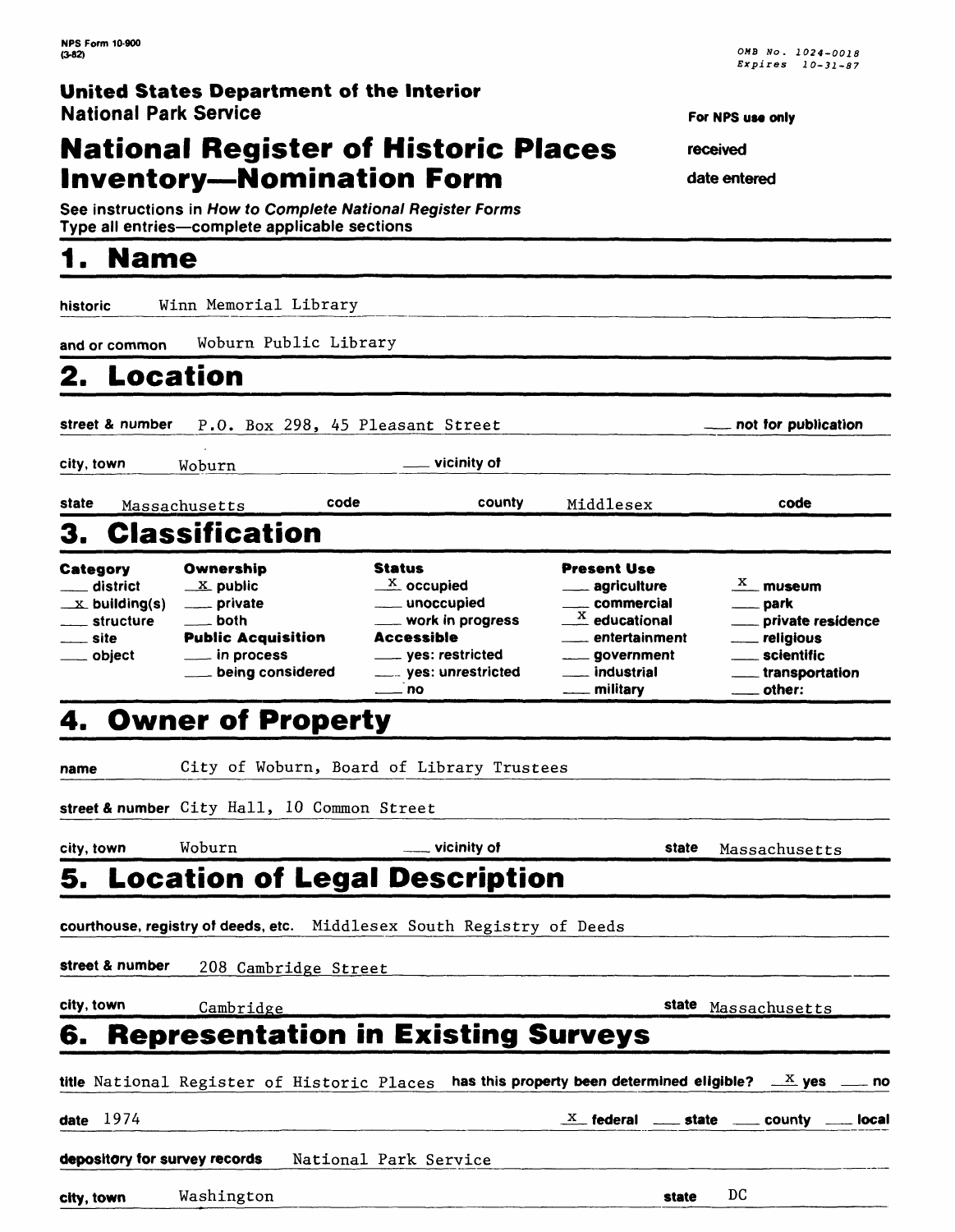## **7. Description**

| Condition                    |  |  |  |  |  |  |  |
|------------------------------|--|--|--|--|--|--|--|
| $X$ excellent                |  |  |  |  |  |  |  |
| $\rule{1em}{0.15mm} = 0.000$ |  |  |  |  |  |  |  |

fair

 $\equiv$  deteriorated  $\equiv$  unaltered  $\equiv$   $\frac{X}{X}$  original site  $\frac{X}{X}$  altered and alter all the moved date  $\frac{X}{X}$ unexposed

Check one Check one

#### **Describe the present and original (iff known) physical appearance**

The Winn Memorial Library at Woburn is the only one of Richardson's library buildings that has not been enlarged. It is located in the civic center of town facing Pleasant Street.

The plan is a Latin cross with the longitudinal axis containing the stack wing, reading room, picture gallery, and museum. The following detailed description of the building is taken from the Anniversary bulletin of the library:

The building, 163 feet in length sets back 75 feet from the street and is surrounded on all sides by a lawn. The architecture is Romanesque with variants of English Victorian Gothic design. It is basically of MacGregor browns tone from Longmeadow quarries in Springfield, Massachusetts with Ohio cream colored sandstone and some light granite used for trim and decoration.

The roof of deep red tile from Akron, Ohio was replaced in 1914 with copper and red slate as the nearest approach to the original scheme while the ridges, hips, and finials in copper were exactly reproduced in form and dimension perfectly preserving the architectural outline of the building. Replacement tiles like the originals were out of the question, not only because they proved impractical and lacking in durability, but the cost was exorbitant.

The Tower, 78 feet high attracts immediate attention from passersby. It contains a circular staircase from the vestibule to the second floor over the Reference Room. At the base of the Tower is the portico, very colorful with its horizontally striped columns. It has an interesting gargoyle at the outside corner--a ferocious looking eagle with the mouth of a lion. To the rear is the memorial plaque.

Two huge Medieval Doors open from the portico into the Vestibule. From here you enter the Art Gallery which, because of lack of space, has had many of its paintings removed and stored. Until the late 1960's this many of its paintings removed and stored. gallery displayed several of the paintings from Charles Bowers Winn's personal collection. This room was made especially as an Art Gallery with moldings at several levels from which to hang the pictures. Winn expressly stated in his will that there be a proper place to exhibit paintings. Furniture designed by the architect was originally placed here.

The Octagon to the east, 28 feet in diameter with dome ceiling approximately 36 feet high appears as a separate section and at first was set up as a "Lady's Parlor" with the room, the fine collections of stuffed birds, rocks, minerals and fossils scientifically arranged and labeled. This very valuable collection was the gift of the Hon. John J. Cummings, uncle of Charles B. Winn, a trustee of Woburn Public Library and a treasurer of M.I.T. In 1914 this collection was moved to the third floor of the building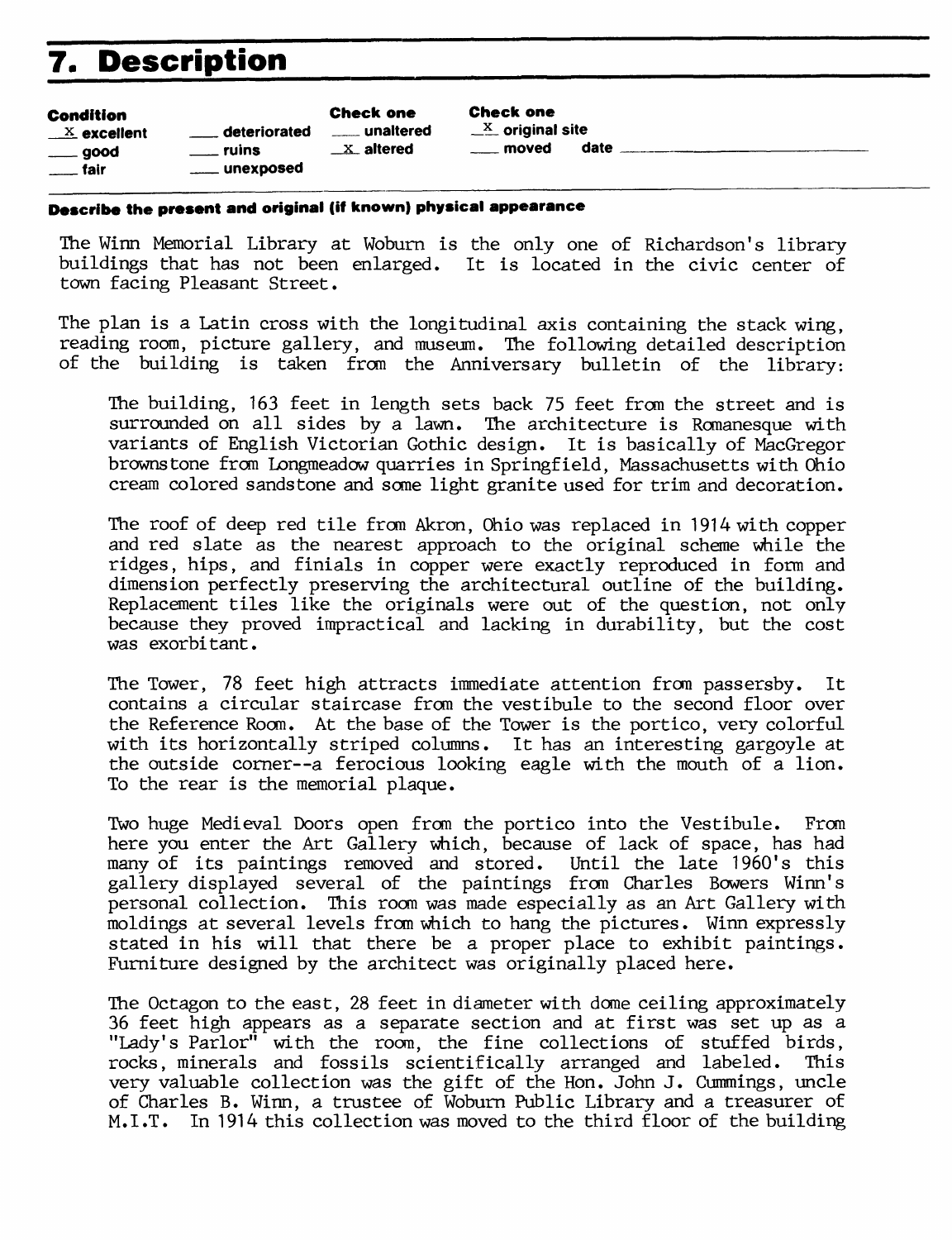## **8. Significance**

| <b>Period</b><br>___ prehistoric<br>$-1400 - 1499$<br>$\frac{1}{2}$ 1500-1599<br>$- 1600 - 1699$<br>$-1700 - 1799$<br>$x$ 1800-1899<br>$-$ 1900- | Areas of Significance---Check and justify below<br>$\frac{1}{2}$ archeology-prehistoric $\frac{1}{2}$ community planning<br>archeology-historic<br>____ agriculture<br>$x$ architecture<br>…… art<br>$\frac{1}{2}$ commerce<br>communications | $\ldots$ conservation<br>$\overline{a}$ = $\overline{a}$ economics<br>$\equiv$ $\equiv$ education<br>$\ldots$ engineering<br>$\ldots$ industry<br>$\frac{1}{2}$ invention | $ -$ law<br>$\overline{\phantom{a}}$ literature<br><b>Example 1</b> military<br>$\overline{\phantom{a}}$ music<br>_____ politics/government | _____ science<br>$\overline{\phantom{a}}$ sculpture<br>$\frac{1}{2}$ social/<br>humanitarian<br>_____ theater<br>____ transportation<br>____ other (specify) |
|--------------------------------------------------------------------------------------------------------------------------------------------------|-----------------------------------------------------------------------------------------------------------------------------------------------------------------------------------------------------------------------------------------------|---------------------------------------------------------------------------------------------------------------------------------------------------------------------------|---------------------------------------------------------------------------------------------------------------------------------------------|--------------------------------------------------------------------------------------------------------------------------------------------------------------|
| <b>Specific dates</b>                                                                                                                            | 1876-1879                                                                                                                                                                                                                                     | <b>Builder/Architect</b>                                                                                                                                                  | H. H. Richardson, Architect                                                                                                                 |                                                                                                                                                              |

#### **Statement of Significance (in one paragraph)**

The Winn Memorial is the first of Richardson's great series of library designs and it is here that he establishes the characteristic, asymmetrical plan that gave these educational structures variety, coherence, and real monumentality. The Woburn library still belongs to the Victorian high Gothic style but it bears the emphatic stamp of individual genius and it is one of the most important

Norcross Brothers, Builders

The history of the library begins with the one of the most prominent Woburn families, the Winns:

designs of the architect's most creative period between 1870 and 1878.

The first born child recorded in the town was Increase Winn, born, December 5, 1641. Many of the family are listed as holding offices of a civil and military nature in the town and no other family can be said to have done more for the welfare of the town than Jonathan Bowers Winn and his son Charles Bowers Winn.

The Hon. Jonathan Bowers Winn was a schoolteacher in North Woburn and Wilmington, and after learning the currier's trade, became a partner of the leather-manufacturing firm of J. B. Winn & Co. We are told J. B. Winn was a genius in business and finances. Although Woburn began as an agricultural town, by the beginning of the nineteenth century the leather industry became the principal source of employment.

Jonathan Bowers Winn married Nancy W. Cummings, daughter of Deacon John Cummings of Woburn and they had two children: Marcia Ann, born August 25, 1836, married Hon. Edward D. Hayden of Woburn and died January 8, 1862, and Charles Bowers Winn born May 15, 1838, unmarried and died December 19, 1875.

Charles Bowers Winn was the only survivor of Jonathan Bowers Winn and inherited his fortune. He survived his father by only two years and bequeathed to the town approximately \$227,000 for the Woburn Public Library. Although there were subscription libraries as far back as 1789 this was Woburn's first free public library open to all....

In 1853 Jonathan Bowers Winn, a delegate to the State Constitutional Convention in Boston, heard of Boston's plan for a Free Public Library. At his local town meeting he proposed that the town match his delegate's salary of \$300 to start a free circulating library in Woburn. The town agreed to match the gift, appointed a Library Committee, and gave a room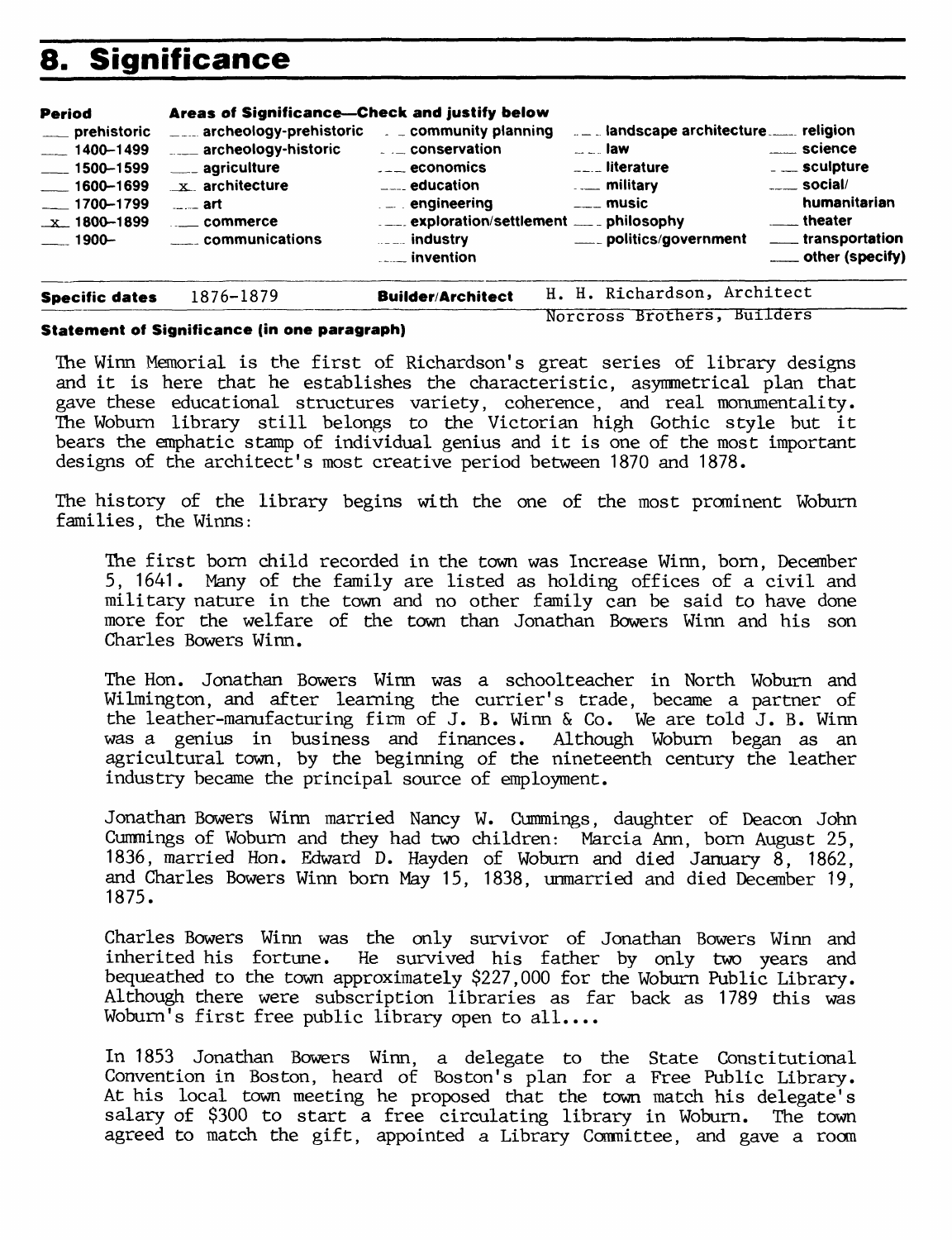# **9. Major Bibliographical References**

SEE CONTINUATION SHEET

# **10. Geographical Data**

| Acreage of nominated property 1.7 acres<br>Quadrangle name Lexington Quadrangle                                                                                                                         | Quadrangle scale 1:25,000 |  |  |  |  |  |  |
|---------------------------------------------------------------------------------------------------------------------------------------------------------------------------------------------------------|---------------------------|--|--|--|--|--|--|
| <b>UTM References</b>                                                                                                                                                                                   |                           |  |  |  |  |  |  |
| A<br>в<br>1,9<br>3212860<br>$\begin{bmatrix} 4 & 5 & 0 \\ 0 & 0 & 0 \end{bmatrix}$ 7   4   5<br><b>Easting</b><br><b>Northing</b><br><b>Easting</b><br>Zone<br><b>Northing</b><br>Zone                  |                           |  |  |  |  |  |  |
| С<br>D                                                                                                                                                                                                  |                           |  |  |  |  |  |  |
|                                                                                                                                                                                                         |                           |  |  |  |  |  |  |
| G<br>н                                                                                                                                                                                                  |                           |  |  |  |  |  |  |
| Verbal boundary description and justification<br>See continuation sheet 9-1                                                                                                                             |                           |  |  |  |  |  |  |
|                                                                                                                                                                                                         |                           |  |  |  |  |  |  |
|                                                                                                                                                                                                         |                           |  |  |  |  |  |  |
| List all states and counties for properties overlapping state or county boundaries                                                                                                                      |                           |  |  |  |  |  |  |
|                                                                                                                                                                                                         |                           |  |  |  |  |  |  |
| state<br>code<br>county<br>code                                                                                                                                                                         |                           |  |  |  |  |  |  |
| state<br>code<br>county<br>code                                                                                                                                                                         |                           |  |  |  |  |  |  |
| <b>Form Prepared By</b>                                                                                                                                                                                 |                           |  |  |  |  |  |  |
|                                                                                                                                                                                                         |                           |  |  |  |  |  |  |
| name/title<br>Carolyn Pitts, Historian                                                                                                                                                                  |                           |  |  |  |  |  |  |
|                                                                                                                                                                                                         |                           |  |  |  |  |  |  |
| organization<br>date<br>National Park Service, History Division                                                                                                                                         |                           |  |  |  |  |  |  |
| 1100 L Street, NW<br>street & number<br>telephone<br>$(202)$ 343-8166                                                                                                                                   |                           |  |  |  |  |  |  |
|                                                                                                                                                                                                         |                           |  |  |  |  |  |  |
| city or town<br>Washington<br>state<br>DC<br>20013-7127                                                                                                                                                 |                           |  |  |  |  |  |  |
| <b>State Historic Preservation Officer Certification</b>                                                                                                                                                |                           |  |  |  |  |  |  |
| The evaluated significance of this property within the state is:                                                                                                                                        |                           |  |  |  |  |  |  |
| national<br>local<br>__ state                                                                                                                                                                           |                           |  |  |  |  |  |  |
| As the designated State Historic Preservation Officer for the National Historic Preservation Act of 1966 (Public Law 89-                                                                                |                           |  |  |  |  |  |  |
| 665), I hereby nominate this property for inclusion in the National Register and certify that it has been evaluated<br>according to the criteria and procedures set forth by the National Park Service. |                           |  |  |  |  |  |  |
| State Historic Preservation Officer signature                                                                                                                                                           |                           |  |  |  |  |  |  |
|                                                                                                                                                                                                         |                           |  |  |  |  |  |  |
| date<br>title                                                                                                                                                                                           |                           |  |  |  |  |  |  |
| For NPS use only                                                                                                                                                                                        |                           |  |  |  |  |  |  |
| i hereby certify thet this property is included in the National Register                                                                                                                                |                           |  |  |  |  |  |  |
|                                                                                                                                                                                                         |                           |  |  |  |  |  |  |
| date                                                                                                                                                                                                    |                           |  |  |  |  |  |  |
| Keeper of the National Register                                                                                                                                                                         |                           |  |  |  |  |  |  |

**Chief of Registration**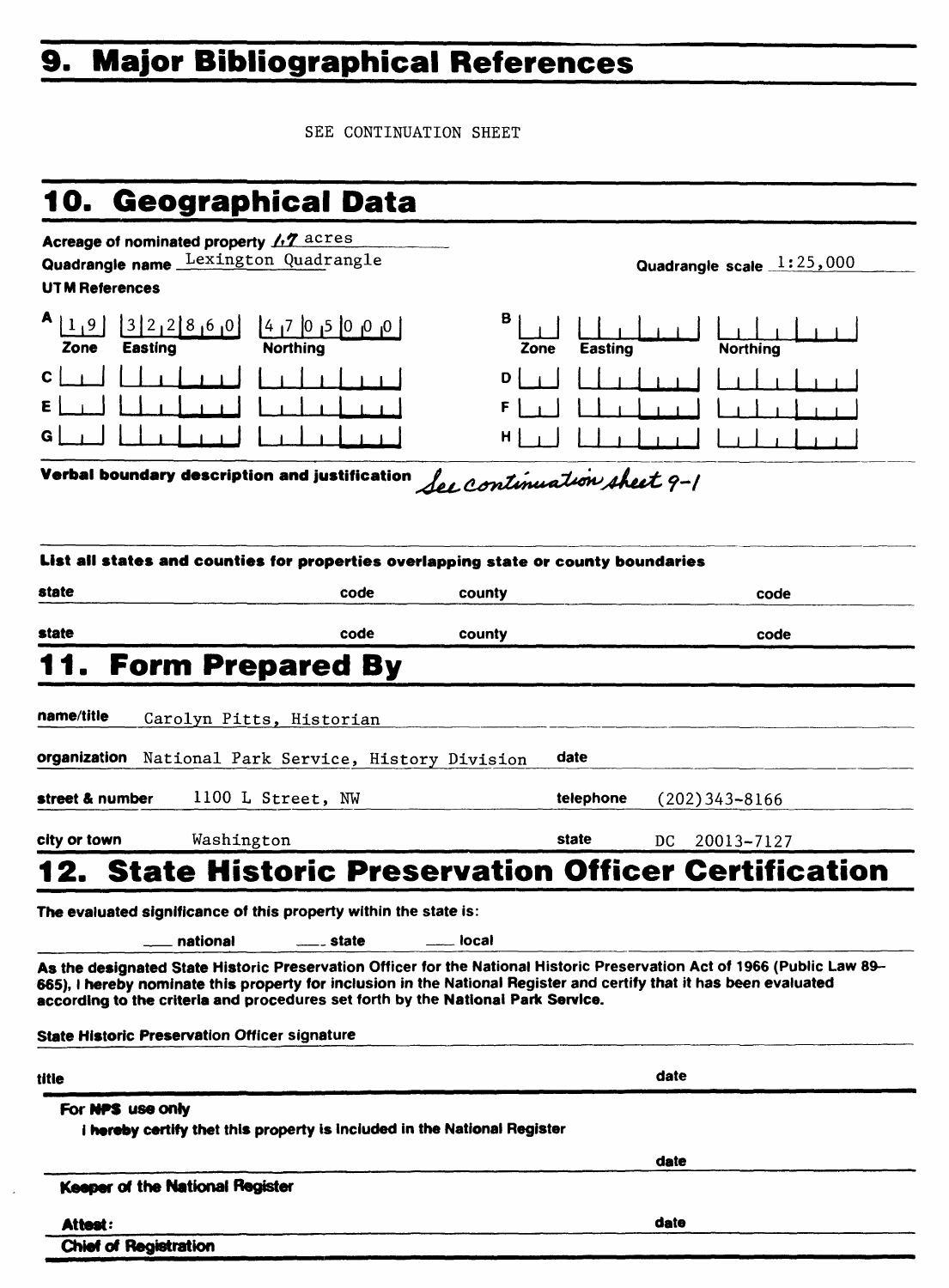### **National Register of Historic Places Inventory—Nomination Form**

<u>terministration in de la construcción de la construcción de la construcción de la construcción de la construcci</u> panananganan a a shekara

**Continuation sheet that continuation sheet that continuation sheet that continuation sheet that continuation sheet 2** 

and the Octagon was converted to a reading room for both ladies and gentlemen. In 1917 it was designated a Children's Room and completely furnished with new oak furniture and shelving. Here the children were served until 1976. At that time the Children's collection was transferred to the lower floor and the overflow from the Stack Room was shelved here.

The Reference Room 22 feet by 60 feet, to the west of the Gallery, has a flat ceiling and shelves approximately 4 feet high of butternut wood. Originally several classical busts were displayed on the top of the shelves but in recent years they gave way to books. More of the original paintings are hung on the walls here with two beautiful enameled medallions above the arches. Architecturally this room is noted especially for its massive fireplace of Ohio limestone over which is a stone clock which kept time for many years but now is ornamental.

In 1900 when the Children's Department was first instituted it was housed in half of this room. This, however, proved a rather unsatisfactory arrangement for the serious adult readers in the other half.

The Stack Wing is noted for its "simplicity and solidity," characteristics of Henry Hobson Richardson's best work. This section, 67 feet by 30 feet,is enhanced by a beautiful barrel ceiling 28 feet high. This is of the same butternut wood as the arches and columns. The intricate carvings. butternut wood as the arches and columns. representing flowers, leaves, fruits, etc., at the tops of these columns and throughout the building, are each different and attract the attention of sightseers as well as the students of architecture. This wing with its fourteen alcoves has always contained the majority of the book collection and is little changed except for additional lighting, a section partitioned off at the west end for office space and a stairway cut in the floor near the office for an emergency fire exit. Again, because of a space problem, in 1976 the contents of the first three alcoves on the south side were relocated in the Octagon and the other overcrowded alcoves were rearranged to alleviate the congestion. The alcoves extend to a second level and the upstairs balconies are entered by means of two circular iron staircases, the one on the south side continuing up to the second floor. Rows of windows in alcoves and balconies and around the back of this section give a continuous band of light around the wing. The architect tried to plan windows for as much light as possible--not merely for decoration.

The Second Floor over the Reference Room consists of a large room, facing (south) Pleasant Street. It was formerly used by the Trustees but is now the "Local History Room." The north half of this floor consists of four rooms, originally the living quarters for the custodian and his family who worked and lived here for approximately twenty-five years. Today some of the Library's early furniture, paintings and artifacts are arranged here.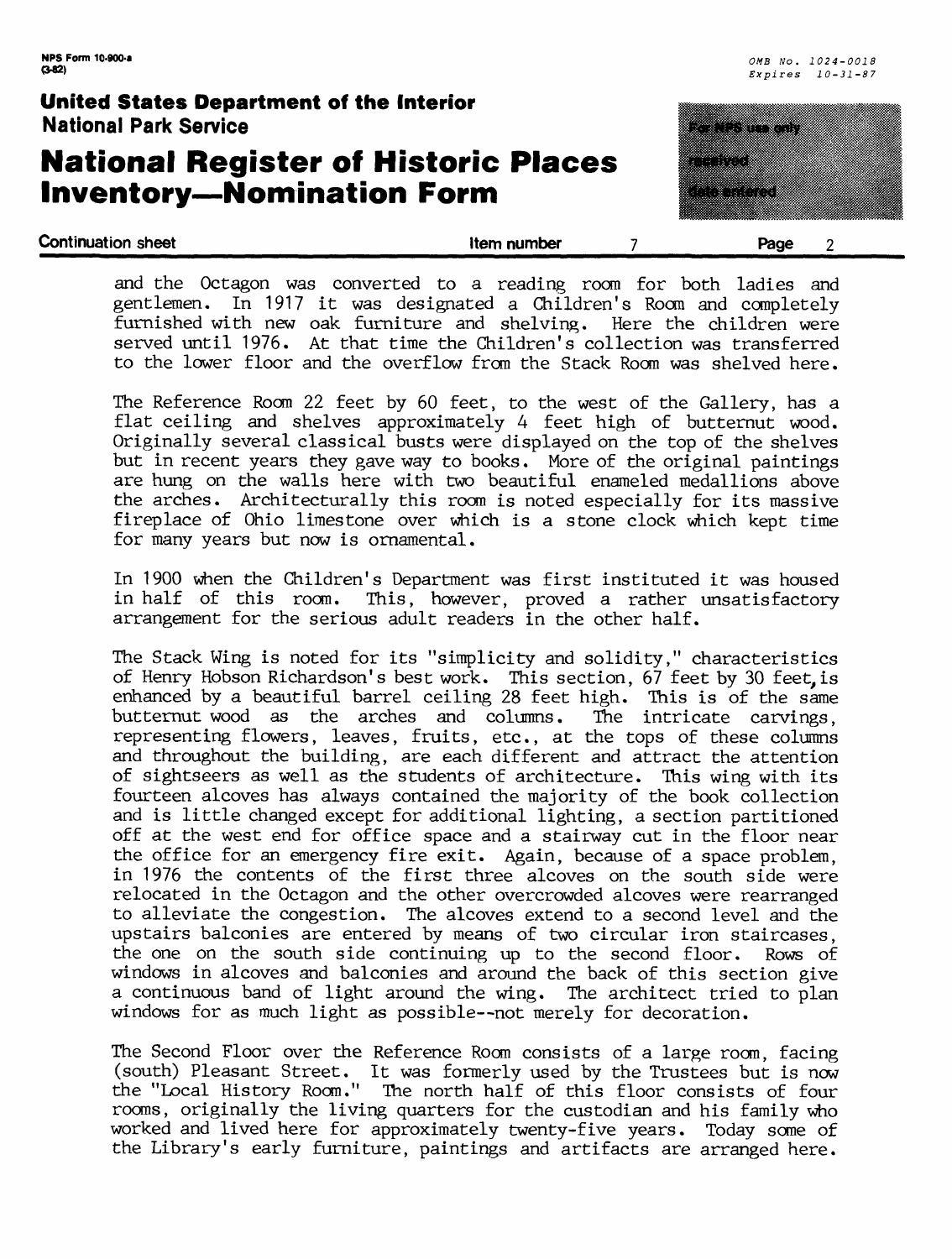### **National Register of Historic Places Inventory—Nomination Form**



**Continuation sheet** the continuation sheet the state of the state of the number that  $\frac{1}{2}$  and  $\frac{1}{2}$  and  $\frac{1}{2}$  and  $\frac{1}{2}$  and  $\frac{1}{2}$  and  $\frac{1}{2}$  and  $\frac{1}{2}$  and  $\frac{1}{2}$  and  $\frac{1}{2}$  and  $\frac{1}{2}$ 

The Third Floor or Attic is one large room and was originally used as a meeting place. Housed here now are the museum cases with their valuable collections along with the antique furniture department, which was originally set up in the basement in the early years of the Library, and some very interesting artifacts of historical value which have been acquired gradually.

The Lower Level of the building, under the Stack Wing is divided into two sections: on the south side, stacks have been installed to take care of books that are less called for or are of more specialized subjects. Back copies of periodicals are also stored here. The north side is fitted with offices where books are ordered, catalogued and processed. Since October 1976 the Children's Department is in the section under the Reference Room where there is room for 7500 books as compared to 5000 in the Octagon....

The vault, where valuable papers and books are kept, the custodian's work room and the heating system are all located under the Octagon.

Although the structure of the building has not been altered, many changes were made in the interior and its equipment, to better increase its usefulness and serve the reading public. Among the changes: electric lights replaced gas lights in 1917 and since then the electrical fixtures have been added to and changed for a more modern type of fluorescent lighting; the heating apparatus has been updated; linoleum or carpeting covers the floors and staircases.<sup>1</sup>

As is customary with Richardson buildings, the exterior finish is richly textured, and in this building Richardson used a particularly handsome polychromy. The interior wood finish is also beautifully detailed, especially the typical twotiered alcoves spanned by the wood barrel vault. The architect also designed all of the furnishings.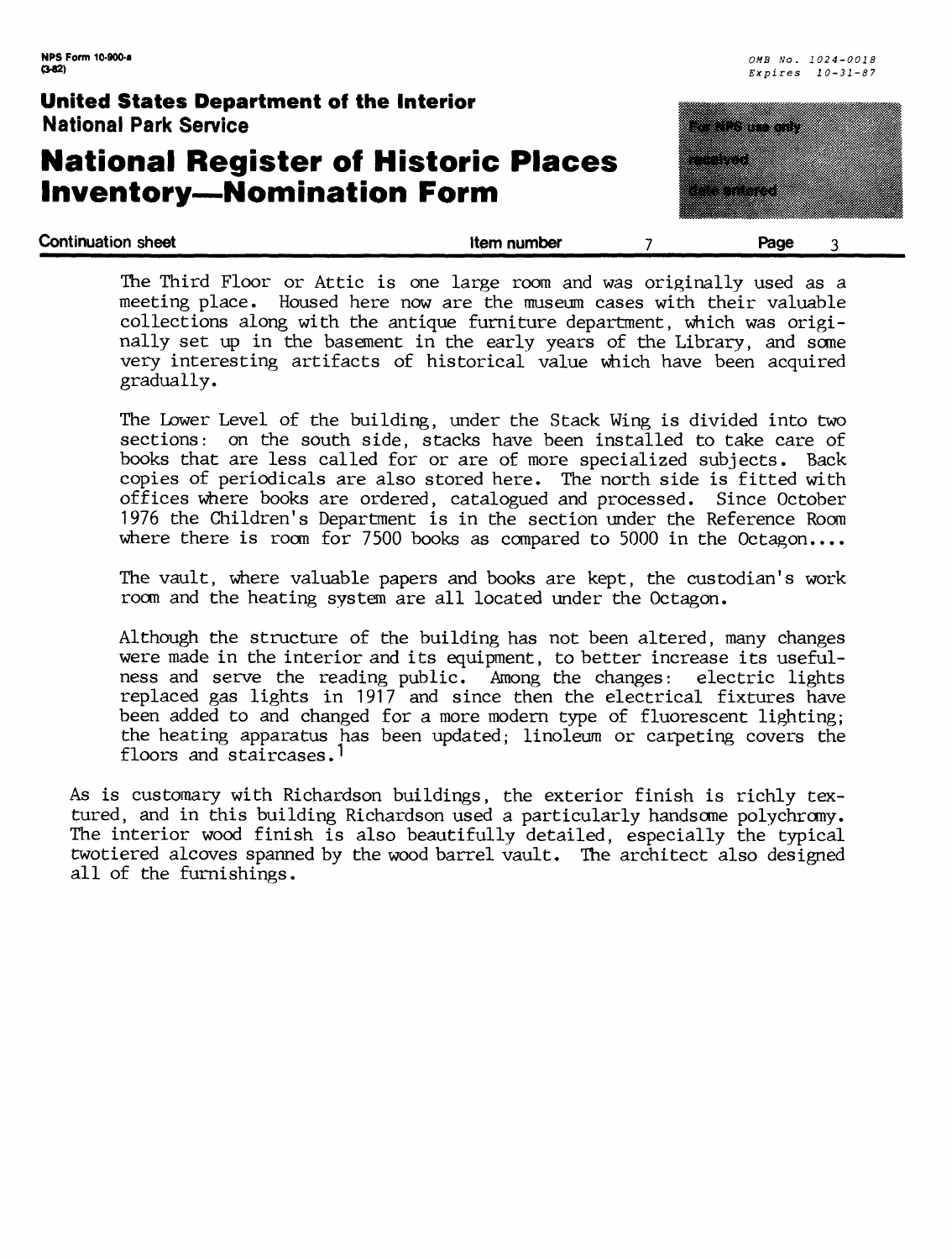### **National Register of Historic Places Inventory—Nomination Form**

special act of incorporation in 1885 secured it.



|  |  |  | at Town Hall for this library. Thus the Woburn Public Library was founded |  |  |  |  |  |
|--|--|--|---------------------------------------------------------------------------|--|--|--|--|--|
|  |  |  | in 1855 and opened to the public August 20, 1856. The Legislature by a    |  |  |  |  |  |

In 1875 the room became inadequate with over 6400 volumes and 1300 pamphlets. There were 1600 subscribers from a population of 10,000. As the town had no means for the appropriate building and the library kept growing steadily, the legacy of Charles Bowers Winn was most welcome.

Because Charles shared his father's interest in a free library he bequeathed to the town \$140,000 for a library including land, building, books, pictures and furniture. Charles Bowers Winn wanted the bulk of the gift to be for this original building and furnishings with the hope that the town and its citizens would maintain it.

He did not want any honor for himself for this gift and clearly stated in his will that the building be known as the Woburn Public Library or some name of similar general nature and having no personal reference. He did, however, want to memorialize his father whose fortune he inherited thus the plaque in the portico which reads: "This building was erected in memory of Jonathan Bowers Winn from funds bequeathed by his son for the use, benefit and improvement of the people of Woburn." In his will he also bequeathed his collection of pictures stating that if he had not been prevented by ill health it was his intention to have added to the collection a large number of paintings... by some of the most celebrated artists in Europe and our own country.

The contract for constructing the building was awarded to Norcross Brothers, the same company which built Richardson's Trinity Church in Boston during the period 1873-1877. Charles B. Winn wanted the building to be an architectural ornament in the town. Five of the best architectural firms of Boston and New York submitted plans: Gambrill and Richardson, Cummings and Sears, Ware and VanBrunt, Peabody and Sterns, Snell and Gregorson. The firm of Gambrill and Richardson was chosen....

Each of the other competing architectural firms was given \$200.

It is interesting to note costs at that time:

Norcross Brothers--for the building, stonewalk, furniture and labor \$81,000

H. H. Richardson for the design and supervision of the building \$5000 For grading the site \$2000

For the original heating system \$2000

Total cost of the building when ready was between \$90,000 and \$100,000.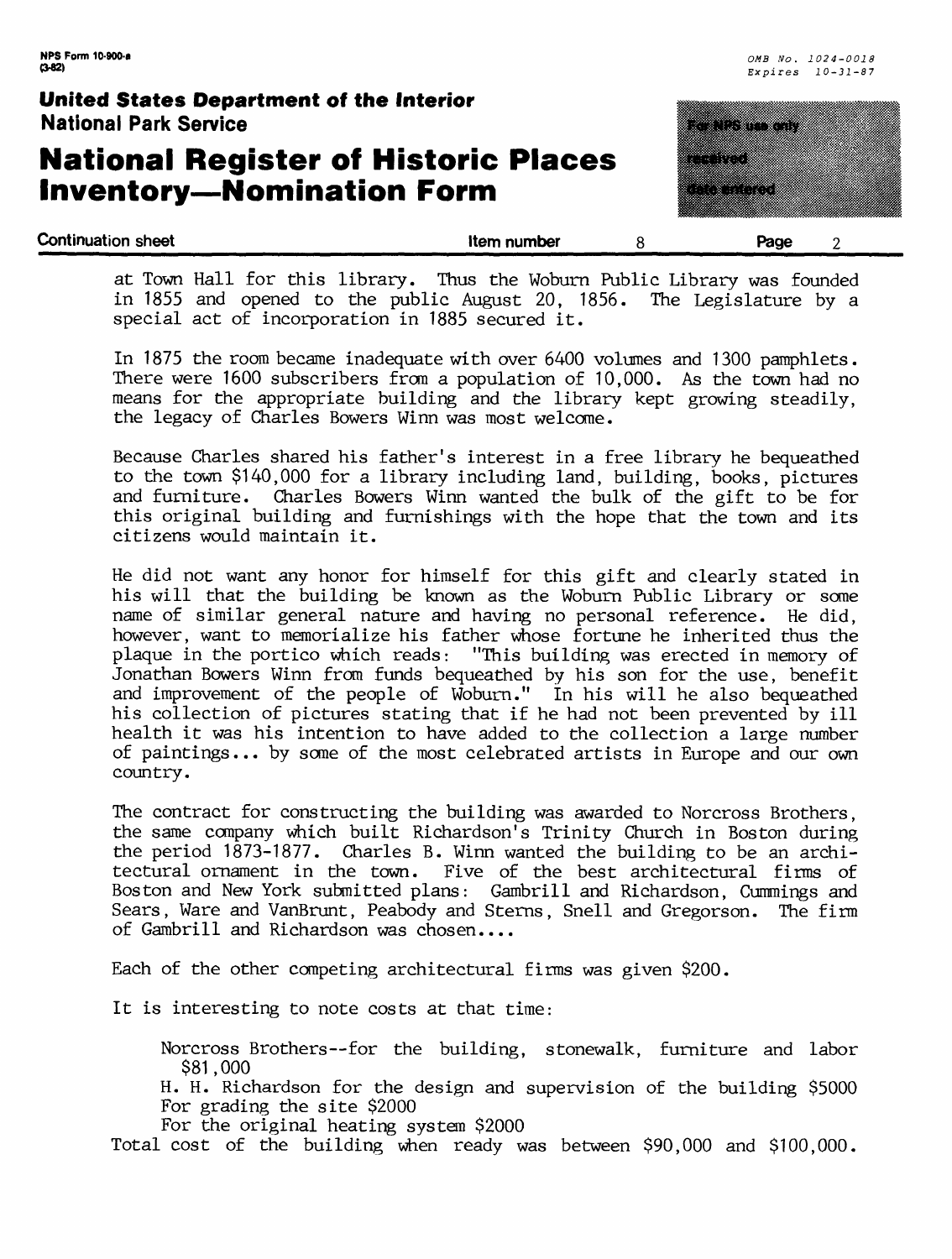### **National Register of Historic Places Inventory—Nomination Form**



The land on which this building was erected comprised the lots owned by J. B. Winn and also one owned by the widow of Horace W. Davis on Pleasant Street.

When the building was completed and opened to the public, 8,000 books had been moved from the old library and approximately 8,500 new volumes were purchased. This was an impressive beginning although these books scarcely showed on the shelves which were estimated to house 50,000.<sup>2</sup>

On May 1, 1879, Woburn's new library opened to the public.

When the competition for the library was held, Richardson was still in partnership with Charles D. Gambrill in New York. This partnership had existed since 1867 with Gambrill acting as business manager while Richardson was responsible for design. When construction began on Trinity Church in 1874, Richardson moved to Brookline, Massachusetts, where he lived for the next twelve years. The partnership was finally dissolved in 1878 as Richardson gained full professional maturity. For the last eight years of his life, Richardson ran a large architectural firm from his Brookline residence employing the finest artists and craftsmen of that time, including Charles Folen McKim and Stanford White. The final form of the Woburn library is in the Richardson style; with rusticated stone, the tower with an interior stair, the Romanesque-arched portal, the horizontal window massing all as geometrically ordered as the classicism that preceded it. Richardson successfully combined this "classicism" and his own "romanticism," thus combining successfully the main conflicting aspects of American modernism. The architects who succeed H. H. Richardson fell into these two conflicting forces--McKim and Stanford White were to build pure classical buildings and Louis Sullivan, the great 19th century romantic, would draw his inspiration from Richardson's Marshall Field Warehouse in Chicago. Sullivan's Heir, Frank Lloyd Wright, was to finally epitomize the romantic strain in American architecture.

Footnotes

<sup>1</sup>Anniversary Report. Woburn Public Library. 1879-1979. pp. 5-10.

 $^{2}$ Ibid., pp. 4-5.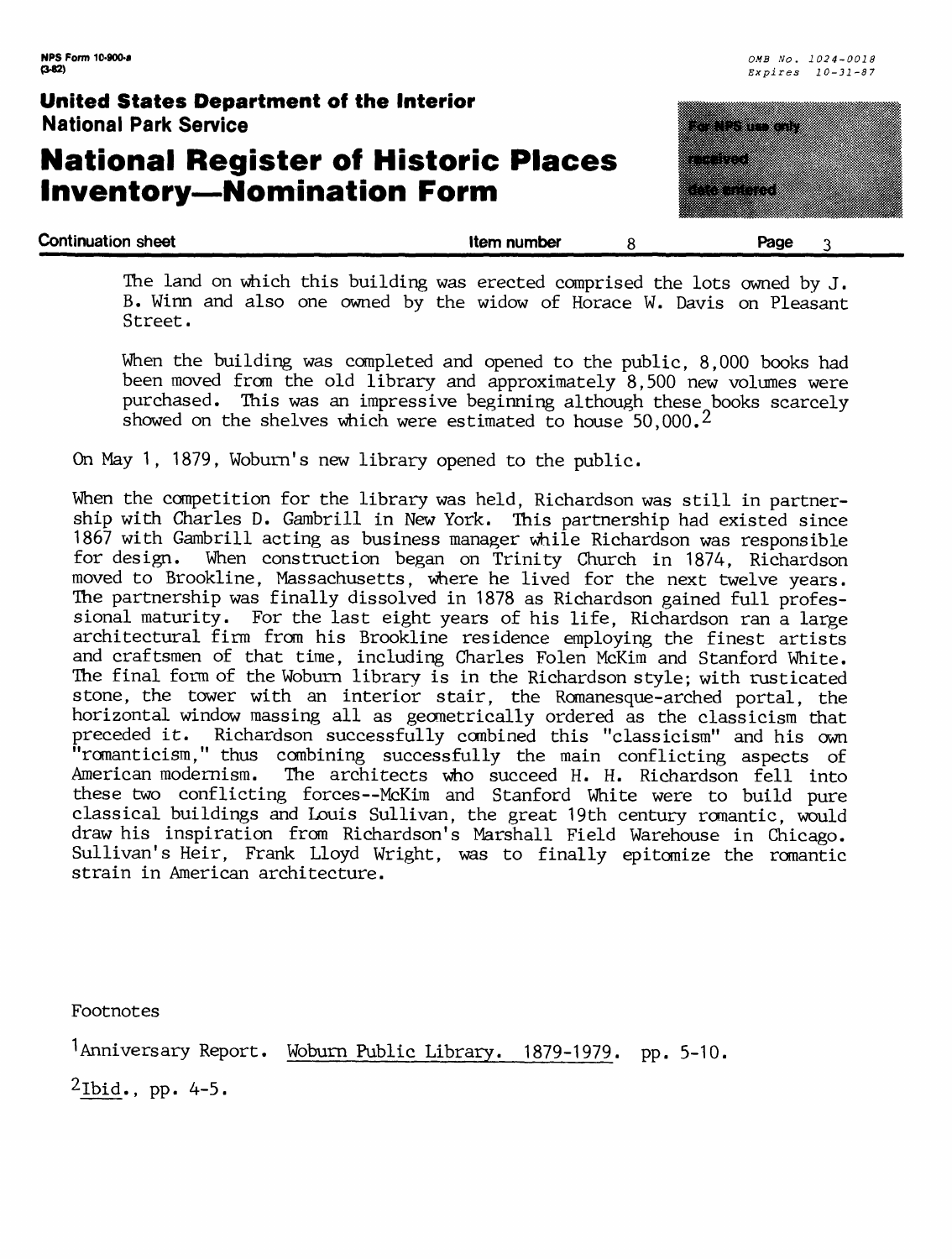### **National Register of Historic Places Inventory—Nomination Form**



**Continuation sheet Continuation sheet Continuation sheet 1** 

Bibliography

- American Architect and Building News. "Accepted Design for the Town Library, Woburn, Massachusetts." March 3, 1877. Vol. 2.
- American Architect and Building News. "The Public Library, Woburn, Massachusetts." May 1, 1886. Vol. 19.
- Annual Reports of the Library Committee of the Town of Woburn. Woburn: Town of Woburn, 1875-1979.
- Gilkerson, Ann M. "The Public Libraries of H. H. Richardson." Honors Thesis, Smith College, 1978.
- Hitchcock, Henry Russell. The Architecture of H. H. Richardson and his Times. M.I.T. Press: Cambridge, 1961.
- Jordy, William H. American Building and Their Architects. Anchor Books: New York, 1976.
- 0'German, James F. H. H. Richardson and His Office. Harvard University Press: Cambridge, 1974.
- Ochsner, Jeffrey Karl. H. H. Richardson, Complete Architectural Works. M.I.T. Press: Cambridge, Massachusetts. 1983.
- Schuyler, Montgomery. American Architecture and Other Writings. Belknap Press, Harvard University: Cambridge, 1961.
- Van Rensselaer, Marianna Griswold. Henry Hobson Richardson and His Works. Boston: 1888, rev. ed. New York: Dover, 1969.

#### Boundary Description and Justirication:

The boundary encloses the library and grounds historically associated with it. The boundary is that described in the Deed of Release and Reservation dated June 25, 1981 and recorded in the deed records of the County of Middlesex, Commonwealth of Massachusetts in book 14422, pages 544-45, copy attached. The boundary is shown in red on a copy of a portion of the Plan of Land cited in the deed and attached herewith.

\_\_\_"The Woburn Public Library", The Woburn Journal, November 18, 1881.